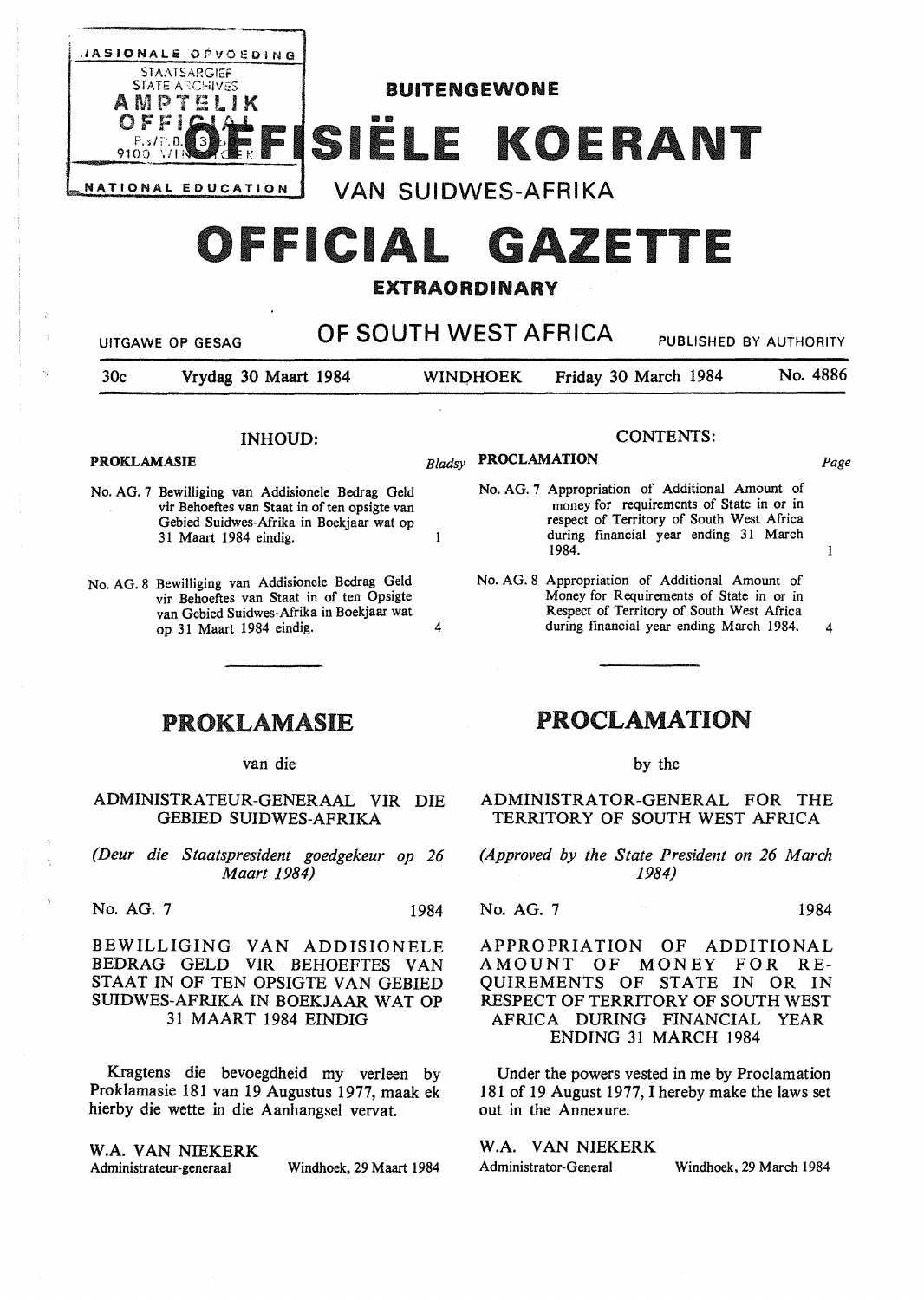### AANHANGSEL

*Bewilliging van addisionele bedrag van R58 620 600 vir behoeftes van Staal in of ten opsigte van Suidwes-Afrika* 

1. Behoudens die bepalings van die Wet op Staatsfinansies, 1982 (Wet 1 van 1982), word daar hierby vir die behoeftes van die Staat in of ten opsigte van die gebied Suidwes-Afrika in die boekjaar wat op 31 Maart 1984 eindig, as 'n las teen die Sentrale Inkomstefonds die addisionele bedrag geld uiteengesit in kolom 1 van die Bylae bewillig.

### *Kort titel*

2. Hierdie Proklamasie heet d'e Addisionele Begrotingsproklamasie, 1984.

### BYLAE

|                | <b>BEGROTINGSPOS</b>                                                                                                        | KOLOM <sub>1</sub> | KOLOM <sub>2</sub> |
|----------------|-----------------------------------------------------------------------------------------------------------------------------|--------------------|--------------------|
| No.            | Titel                                                                                                                       | R                  | R                  |
| 1              | Owerheidsake<br>Met inbegrip van-<br>Administrateur-generaal:<br>Eksterne en Interne Betrekkinge:<br>Departementele onthaal | 6.500              | 6 0 0 0            |
| $\overline{2}$ | Finansies                                                                                                                   | 5 578 000          |                    |
| 3              | Burgersake en Mannekrag                                                                                                     | 1760800            |                    |
| 4              | Met inbegrip van -<br>Bevordering van Sport:<br>Toekenning aan SWA Sportraad                                                | 5864800            | 5 0 0 0            |
| 5              | Ekonomiese Sake                                                                                                             | 100                |                    |
| 6              | Justisie                                                                                                                    | 511700             |                    |
| 7              | Landbou en Natuurbewaring                                                                                                   | 3687400            |                    |
| 8              | Nasionale Gesondheid en Welsyn                                                                                              | 6 999 500          |                    |
| 9              | Waterwese                                                                                                                   | 3 1 5 4 5 0 0      |                    |
| $\mathbf{11}$  | Pos- en Telekommunikasiewese                                                                                                | 777.500            |                    |
| 14             | Polisie                                                                                                                     | 560 300            |                    |
| 16             | Bystand aan Owerhede                                                                                                        | 29 719 500         |                    |
|                | . TOTAAL                                                                                                                    | 58 620 600         |                    |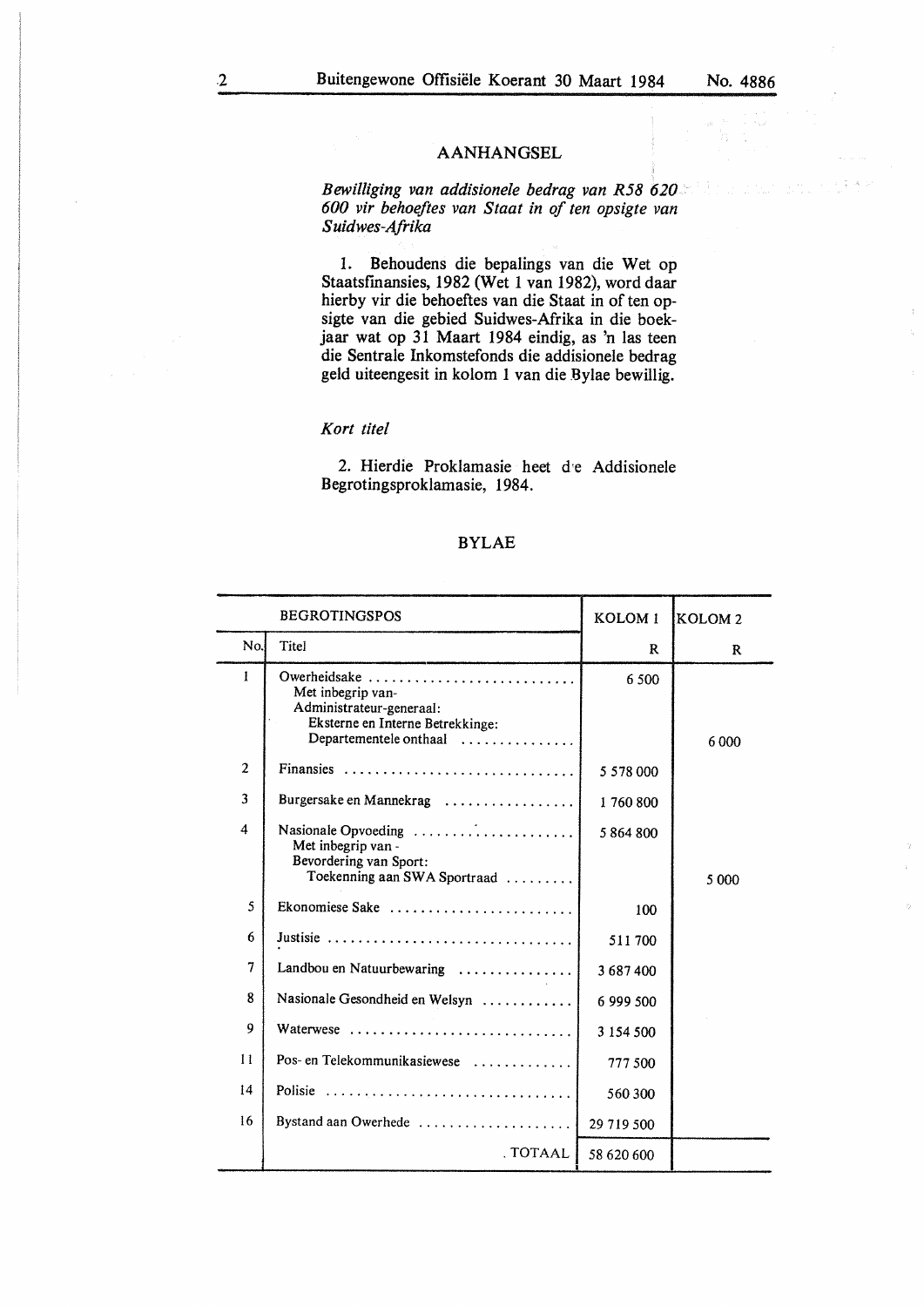### ANNEXURE

*Appropriation of additional amount of R58 620 600 for requirements of State in or in respect of South West Africa* 

**1.** Subject to the provisions of the State Finance Act, 1982 (Act 1 of 1982), there is hereby appropriated for the requirements of the State in or in respect of the territory of South West Africa during the financial year ending 31 March 1984, as a charge to the Central Revenue Fund, the additional amounts of money shown in column 1 of the Schedule.

### *Short title*

2. This Proclamation shall be called the Additional Appropriation Proclamation, 1984.

### SCHEDULE

|                | <b>VOTE</b>                                                                                                                                                                                                                                                                                       | COLUMN 1 COLUMN 2 |                 |
|----------------|---------------------------------------------------------------------------------------------------------------------------------------------------------------------------------------------------------------------------------------------------------------------------------------------------|-------------------|-----------------|
| No.            | Title                                                                                                                                                                                                                                                                                             | R                 | R               |
| $\mathbf{1}$   | Governmental Affairs<br>Including -<br>Administrator-General:<br><b>External and Internal Relations:</b><br>Departmental entertainment                                                                                                                                                            | 6 500             | 6 000           |
| $\overline{2}$ | Finance                                                                                                                                                                                                                                                                                           | 5 5 78 000        |                 |
| 3              | Civic Affairs and Manpower                                                                                                                                                                                                                                                                        | 1760800           |                 |
| 4              | te se filmo de Albana.<br>National Education<br>Including $\overline{z}$<br>Promotion of Sport:<br>Grant to SWA Sports Council                                                                                                                                                                    | 5864800           | 5 000           |
| 5              |                                                                                                                                                                                                                                                                                                   | 100               |                 |
| 6              | $\label{eq:2.1} \mathcal{L}^{\mathcal{A}}(\mathcal{A}^{\mathcal{A}}) = \mathcal{L}^{\mathcal{A}}(\mathcal{A}^{\mathcal{A}}) = \mathcal{L}^{\mathcal{A}}(\mathcal{A}^{\mathcal{A}}) = \mathcal{L}^{\mathcal{A}}(\mathcal{A}^{\mathcal{A}}) = \mathcal{L}^{\mathcal{A}}(\mathcal{A}^{\mathcal{A}})$ | 511700            |                 |
| 7              | Agriculture and Nature Conservation                                                                                                                                                                                                                                                               | 3 687 400         |                 |
| 8              | National Health and Welfare                                                                                                                                                                                                                                                                       | 6 999 500         |                 |
| 9              |                                                                                                                                                                                                                                                                                                   | 3 154 500         | r Beyrling<br>T |
| 11             | Posts and Telecommunications                                                                                                                                                                                                                                                                      | 777 500           |                 |
| 14             | Police                                                                                                                                                                                                                                                                                            | 560 300           |                 |
| 16             | Assistance to Authorities                                                                                                                                                                                                                                                                         | 29 719 500        |                 |
|                | <b>TOTAL</b>                                                                                                                                                                                                                                                                                      | 58 620 600        |                 |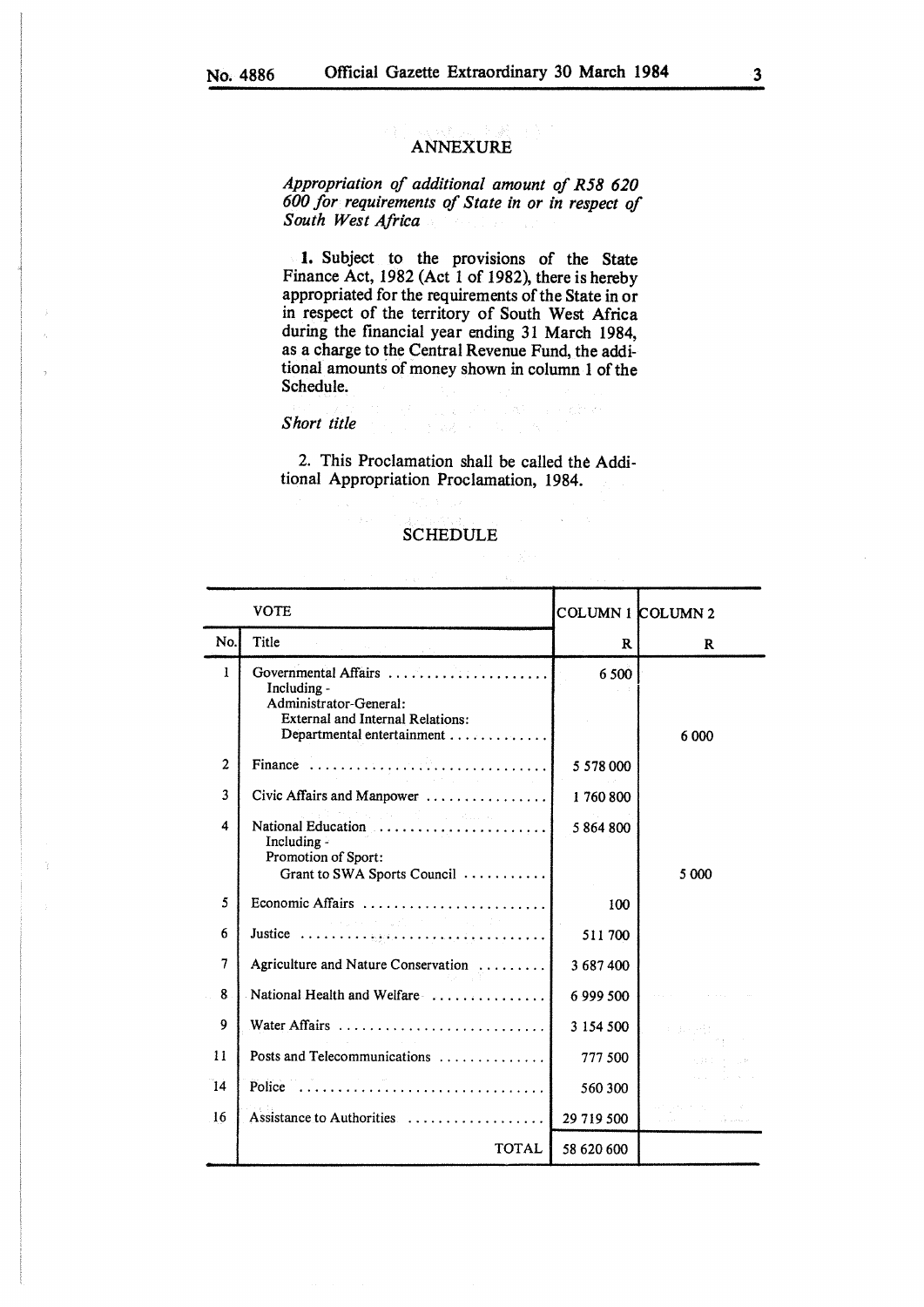## PROKLAMASIE

van die

### ADMINISTRATEUR-GENERAAL VIR DIE GEBIED SUIDWES-AFRIKA

*(Deur die Staatspresident goedgekeur op 29 Maart 1984)* 

No. AG. 8 1984

### BEWILLIGING VAN ADDISIONELE BEDRAG GELD VIR BEHOEFTES VAN STAAT IN OF TEN OPSIGTE VAN GEBIED SUIDWES-AFRIKA IN BOEKJAAR WAT OP 31 MAART 1984 EINDIG

Kragtens die bevoegdheid my verleen by Proklamasie 181 van 19 Augustus 1977, maak ek hierby die wette in die Aanhangsel vervat.

### W.A. VAN NIEKERK

Administrateur-generaal Windhoek, 30 Maart 1984

### **AANHANGSEL**

*Bewilliging van addisionele bedrag van R45 000 000 vir behoeftes van Staal in of ten opsigte van S uidwes-Afrika* 

1. Behoudens die bepalings van die Wet op Staatsfinansies, 1982 (Wet 1 van 1982), word daar hierby vir die behoeftes van die Staat in of ten opsigte van die gebied Suidwes-Afrika in die boekjaar wat op 31 Maart 1984 eindig, as 'n las teen die Sentrale Inkomstefonds die addisionele bedrag geld uiteengesit in die Bylae bewillig.

### *Kort tile!*

2. Hierdie Proklamasie beet die Tweede Addisionele Begrotingsproklamasie, 1984.

| ۰. | ۰<br>٠ |
|----|--------|
|----|--------|

|     | <b>BEGROTINGSPOS</b> | <b>BEDRAG</b> |  |
|-----|----------------------|---------------|--|
| No. | Titel                | R             |  |
| 13  | Verdediging          | 45 000 000    |  |